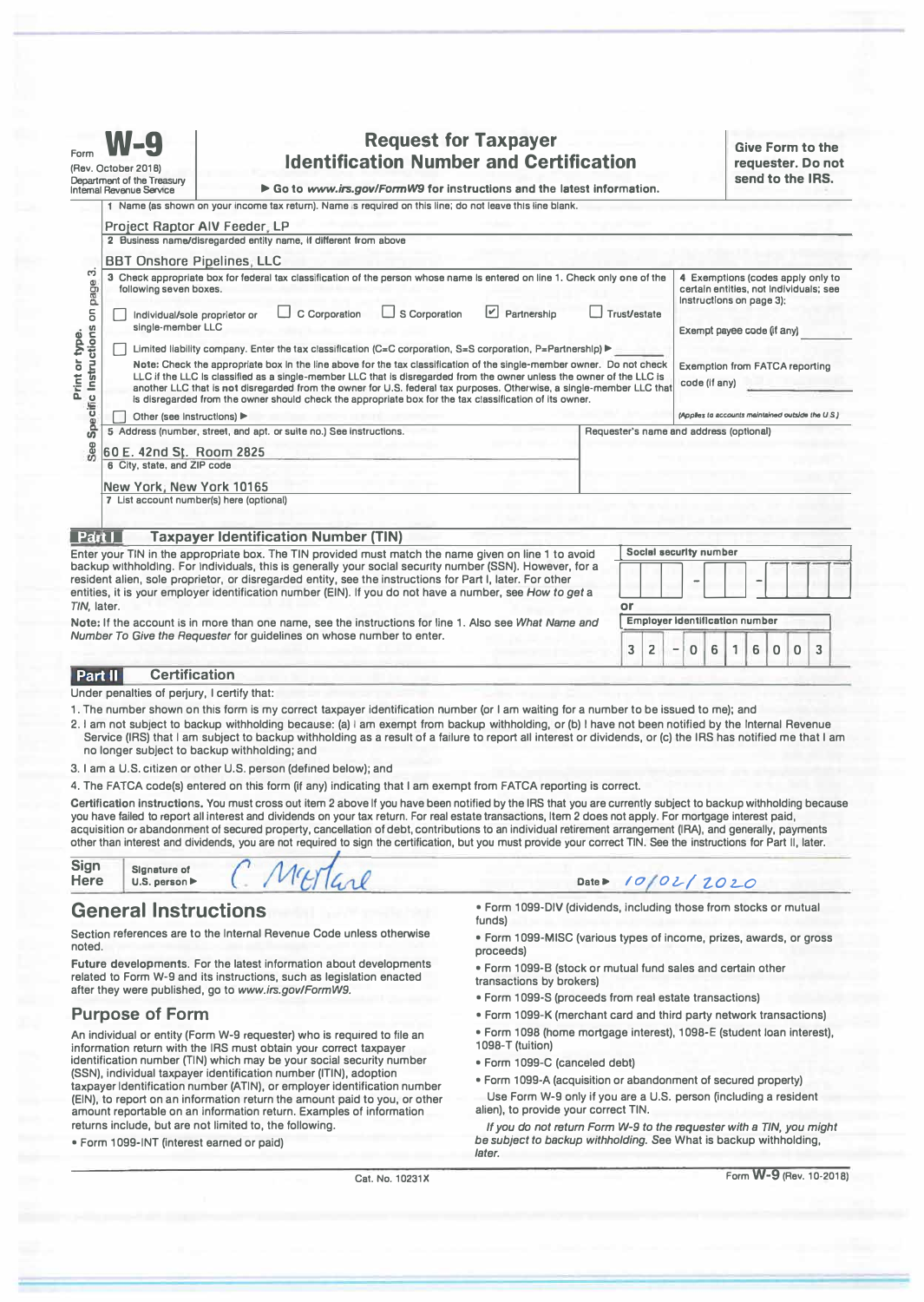By signing the filled-out form, you:

1. Certify that the TIN you are giving is correct (or you are waiting for a number to be issued)

2. Certify that you are not subject to backup withholding, or

3. Claim exemption from backup withholding if you are a U.S. exempt payee. If applicable, you are also certifying that as a U.S. person, your<br>allocable share of any partnership income from a U.S. trade or business is not subject to the withholding tax on foreign partners' share of effectively connected income, and

4. Certify that FATCA code(s) entered on this form (if any) indicating that you are exempt from the FATCA reporting, is correct. See What is FATCA reporting, later, for further information.

Note: If you are a U.S. person and a requester gives you a form other than Form W-9 to request your TIN, you must use the requester's form if it is substantially similar to this Form W-9.

Definition of a U.S. person. For federal tax purposes, you are considered a U.S. person if you are:

. An individual who is a U.S. citizen or U.S. resident alien:

• A partnership, corporation, company, or association created or organized in the United States or under the laws of the United States:

• An estate (other than a foreign estate); or

- A domestic trust (as defined in Regulations section 301.7701-7).

Special rules for partnerships. Partnerships that conduct a trade or business in the United States are generally required to pay a withholding tax under section 1446 on any foreign partners' share of effectively connected taxable income from such business. Further, in certain cases where a Form W-9 has not been received, the rules under section 1446 require a partnership to presume that a partner is a foreign person, and pay the section 1446 withholding tax. Therefore, if you are a U.S. person that is a partner in a partnership conducting a trade or business in the United States, provide Form W-9 to the partnership to establish your U.S. status and avoid section 1446 withholding on your share of partnership income

In the cases below, the following person must give Form W-9 to the partnership for purposes of establishing its U.S. status and avoiding withholding on its allocable share of net income from the partnership conducting a trade or business in the United States

. In the case of a disregarded entity with a U.S. owner, the U.S. owner of the disregarded entity and not the entity;

. In the case of a grantor trust with a U.S. grantor or other U.S. owner, generally, the U.S. grantor or other U.S. owner of the grantor trust and not the trust: and

. In the case of a U.S. trust (other than a grantor trust), the U.S. trust (other than a grantor trust) and not the beneficiaries of the trust.

Foreign person. If you are a foreign person or the U.S. branch of a foreign bank that has elected to be treated as a U.S. person, do not use Form W-9. Instead, use the appropriate Form W-8 or Form 8233 (see Pub. 515, Withholding of Tax on Nonresident Aliens and Foreign **Entities** 

Nonresident alien who becomes a resident alien. Generally, only a nonresident alien individual may use the terms of a tax treaty to reduce or eliminate U.S. tax on certain types of income. However, most tax treaties contain a provision known as a "saving clause." Exceptions specified in the saving clause may permit an exemption from tax to continue for certain types of income even after the payee has otherwise become a U.S. resident alien for tax purposes

If you are a U.S. resident allen who is relying on an exception contained in the saving clause of a tax treaty to claim an exemption<br>from U.S. tax on certain types of income, you must attach a statement<br>to Form W-9 that specifies the following five items.

1. The treaty country. Generally, this must be the same treaty under which you claimed exemption from tax as a nonresident alien.

2. The treaty article addressing the income

3. The article number (or location) in the tax treaty that contains the saving clause and its exceptions.

4. The type and amount of income that qualifies for the exemption from tax.

5. Sufficient facts to justify the exemption from tax under the terms of the treaty article.

Example. Article 20 of the U.S.-China income tax treaty allows an exemption from tax for scholarship income received by a Chinese student temporarily present in the United States. Under U.S. law, this student will become a resident alien for tax purposes if his or her stay in the United States exceeds 5 calendar years. However, paragraph 2 of the first Protocol to the U.S.-China treaty (dated April 30, 1984) allows the provisions of Article 20 to continue to apply even after the Chinese student becomes a resident alien of the United States. A Chinese student who qualifies for this exception (under paragraph 2 of the first protocol) and is relying on this exception to claim an exemption from tax on his or her scholarship or fellowship income would attach to Form W-9 a statement that includes the information described above to support that exemption.

If you are a nonresident alien or a foreign entity, give the requester the appropriate completed Form W-8 or Form 8233.

## **Backup Withholding**

What is backup withholding? Persons making certain payments to you must under certain conditions withhold and pay to the IRS 24% of such payments. This is called "backup withholding." Payments that may be subject to backup withholding include interest, tax-exempt interest, dividends, broker and barter exchange transactions, rents, royalties, nonemployee pay, payments made in settlement of payment card and third party network transactions, and certain payments from fishing boat operators. Real estate transactions are not subject to backup withholding

You will not be subject to backup withholding on payments you receive if you give the requester your correct TIN, make the proper certifications, and report all your taxable interest and dividends on your tax return

Payments you receive will be subject to backup withholding if:

1. You do not furnish your TIN to the requester,

2. You do not certify your TIN when required (see the instructions for Part II for details),

3. The IRS tells the requester that you furnished an incorrect TIN,

4. The IRS tells you that you are subject to backup withholding because you did not report all your interest and dividends on your tax return (for reportable interest and dividends only), or

5. You do not certify to the requester that you are not subject to backup withholding under 4 above (for reportable interest and dividend accounts opened after 1983 only).

Certain payees and payments are exempt from backup withholding. See Exempt payee code, later, and the separate Instructions for the Requester of Form W-9 for more information.

Also see Special rules for partnerships, earlier.

## **What is FATCA Reporting?**

The Foreign Account Tax Compliance Act (FATCA) requires a participating foreign financial institution to report all United States account holders that are specified United States persons. Certain payees are exempt from FATCA reporting. See Exemption from FATCA reporting code, later, and the Instructions for the Requester of Form W-9 for more information.

## **Updating Your Information**

You must provide updated information to any person to whom you claimed to be an exempt payee if you are no longer an exempt payee and anticipate receiving reportable payments in the future from this person. For example, you may need to provide updated information if you are a C corporation that elects to be an S corporation, or if you no longer are tax exempt. In addition, you must furnish a new Form W-9 if the name or TIN changes for the account; for example, if the grantor of a grantor trust dies.

### **Penalties**

Failure to furnish TIN. If you fail to furnish your correct TIN to a requester, you are subject to a penalty of \$50 for each such failure unless your failure is due to reasonable cause and not to willful neglect.

Civil penalty for false information with respect to withholding. If you make a false statement with no reasonable basis that results in no backup withholding, you are subject to a \$500 penalty.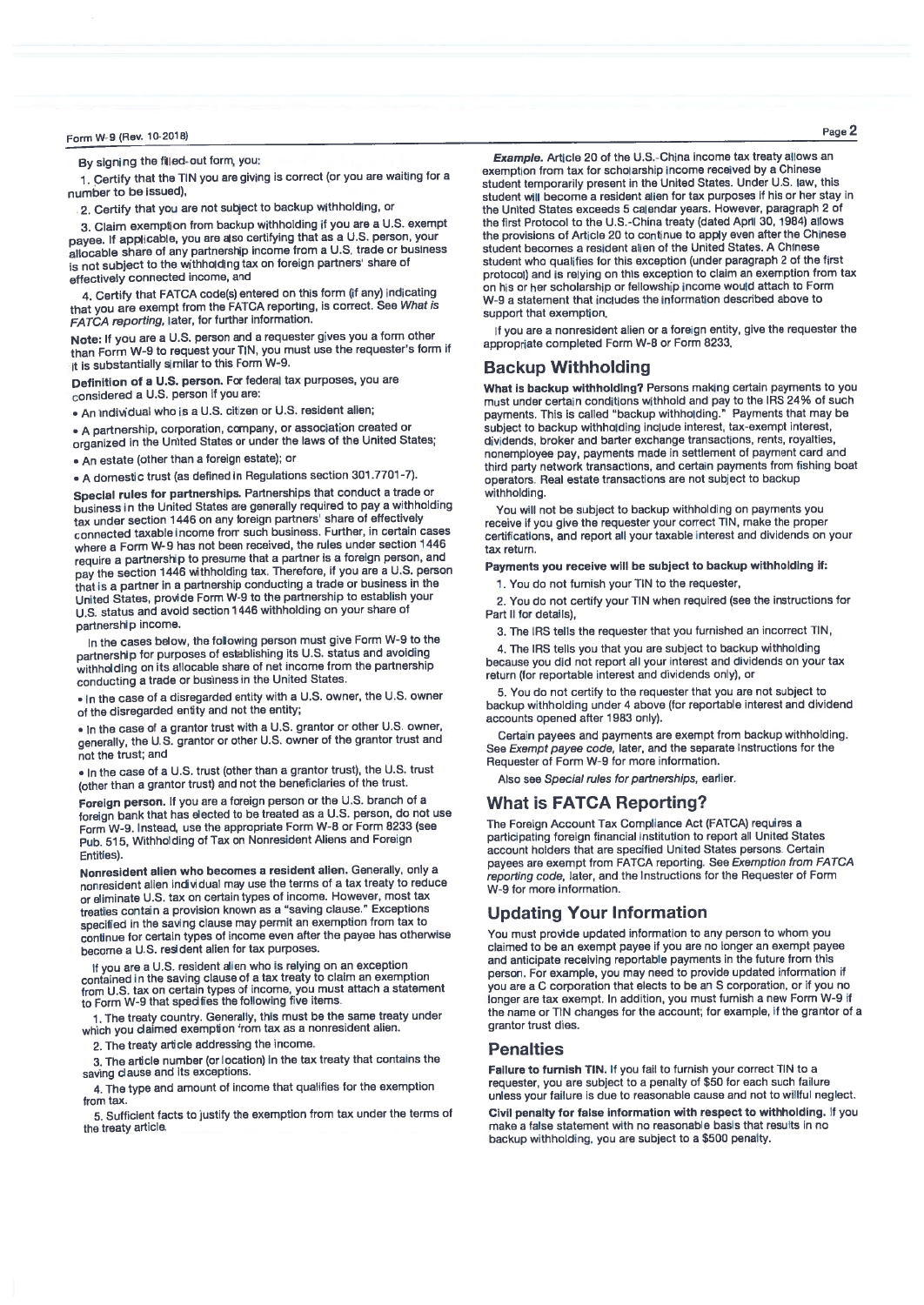Criminal penalty for falsifying information. Willfully falsifying certifications or affirmations may subject you to criminal penalties including fines and/or imprisonment.

Misuse of TINs. If the requester discloses or uses TINs in violation of federal law, the requester may be subject to civil and criminal penalties.

# **Specific Instructions**

#### Line<sub>1</sub>

You must enter one of the following on this line; do not leave this line blank. The name should match the name on your tax return.

If this Form W-9 is for a joint account (other than an account maintained by a foreign financial institution (FFI)), list first, and then circle, the name of the person or entity whose number you entered in Part I of Form W-9. If you are providing Form W-9 to an FFI to document a joint account, each holder of the account that is a U.S. person must provide a Form W-9.

a. Individual, Generally, enter the name shown on your tax return. If you have changed your last name without informing the Social Security Administration (SSA) of the name change, enter your first name, the last name as shown on your social security card, and your new last name.

Note: ITIN applicant: Enter your individual name as it was entered on your Form W-7 application, line 1a. This should also be the same as the name you entered on the Form 1040/1040A/1040EZ you filed with your application.

b. Sole proprietor or single-member LLC. Enter your individual name as shown on your 1040/1040A/1040EZ on line 1. You may enter your business, trade, or "doing business as" (DBA) name on line 2.

c. Partnership, LLC that is not a single-member LLC, C corporation, or S corporation. Enter the entity's name as shown on the entity's tax return on line 1 and any business, trade, or DBA name on line 2.

d. Other entities. Enter your name as shown on required U.S. federal tax documents on line 1. This name should match the name shown on the charter or other legal document creating the entity. You may enter any business, trade, or DBA name on line 2.

e. Disregarded entity. For U.S. federal tax purposes, an entity that is disregarded as an entity separate from its owner is treated as a "disregarded entity." See Regulations section 301.7701-2(c)(2)(iii). Enter the owner's name on line 1. The name of the entity entered on line 1 should never be a disregarded entity. The name on line 1 should be the name shown on the income tax return on which the income should be reported. For example, if a foreign LLC that is treated as a disregarded entity for U.S. federal tax purposes has a single owner that is a U.S. person, the U.S. owner's name is required to be provided on line 1. If the direct owner of the entity is also a disregarded entity, enter the first owner that is not disregarded for federal tax purposes. Enter the disregarded entity's name on line 2, "Business name/disregarded entity name." If the owner of the disregarded entity is a foreign person, the owner must complete an appropriate Form W-8 instead of a Form W-9. This is the case even if the foreign person has a U.S. TIN.

#### Line 2

If you have a business name, trade name, DBA name, or disregarded entity name, you may enter it on line 2.

#### Line 3

Check the appropriate box on line 3 for the U.S. federal tax classification of the person whose name is entered on line 1. Check only one box on line 3.

| IF the entity/person on line 1 is<br>$a(n) \ldots$                                                                                                                                                                                                                                                                  | THEN check the box for                                                                                                                         |  |  |  |
|---------------------------------------------------------------------------------------------------------------------------------------------------------------------------------------------------------------------------------------------------------------------------------------------------------------------|------------------------------------------------------------------------------------------------------------------------------------------------|--|--|--|
| • Corporation                                                                                                                                                                                                                                                                                                       | Corporation                                                                                                                                    |  |  |  |
| • Individual<br>Sole proprietorship, or<br>Single-member limited liability<br>company (LLC) owned by an<br>individual and disregarded for U.S.<br>federal tax purposes.                                                                                                                                             | Individual/sole proprietor or single-<br>member LLC                                                                                            |  |  |  |
| • LLC treated as a partnership for<br>U.S. federal tax purposes,<br>• LLC that has filed Form 8832 or<br>2553 to be taxed as a corporation.<br>Ωr<br>• LLC that is disregarded as an<br>entity separate from its owner but<br>the owner is another LLC that is<br>not disregarded for U.S. federal tax<br>purposes. | Limited liability company and enter<br>the appropriate tax classification.<br>$(P =$ Partnership; $C = C$ corporation:<br>or S= S corporation) |  |  |  |
| • Partnership                                                                                                                                                                                                                                                                                                       | Partnership                                                                                                                                    |  |  |  |
| • Trust/estate                                                                                                                                                                                                                                                                                                      | Trust/estate                                                                                                                                   |  |  |  |

### **Line 4, Exemptions**

If you are exempt from backup withholding and/or FATCA reporting, enter in the appropriate space on line 4 any code(s) that may apply to vou.

#### Exempt payee code.

· Generally, individuals (including sole proprietors) are not exempt from backup withholding

**Except as provided below, corporations are exempt from backup** withholding for certain payments, including interest and dividends.

• Corporations are not exempt from backup withholding for payments made in settlement of payment card or third party network transactions.

• Corporations are not exempt from backup withholding with respect to attorneys' fees or gross proceeds paid to attorneys, and corporations that provide medical or health care services are not exempt with respect to payments reportable on Form 1099-MISC.

The following codes identify payees that are exempt from backup withholding. Enter the appropriate code in the space in line 4.

1-An organization exempt from tax under section 501(a), any IRA, or a custodial account under section 403(b)(7) if the account satisfies the requirements of section 401(f)(2)

2-The United States or any of its agencies or instrumentalities

3-A state, the District of Columbia, a U.S. commonwealth or possession, or any of their political subdivisions or instrumentalities

4-A foreign government or any of its political subdivisions, agencies, or instrumentalities

#### 5-A corporation

6-A dealer in securities or commodities required to register in the United States, the District of Columbia, or a U.S. commonwealth or possession

7-A futures commission merchant registered with the Commodity **Futures Trading Commission** 

8-A real estate investment trust

9-An entity registered at all times during the tax year under the Investment Company Act of 1940

10-A common trust fund operated by a bank under section 584(a)

11-A financial institution

12-A middleman known in the investment community as a nominee or custodian

13-A trust exempt from tax under section 664 or described in section 4947

Page 3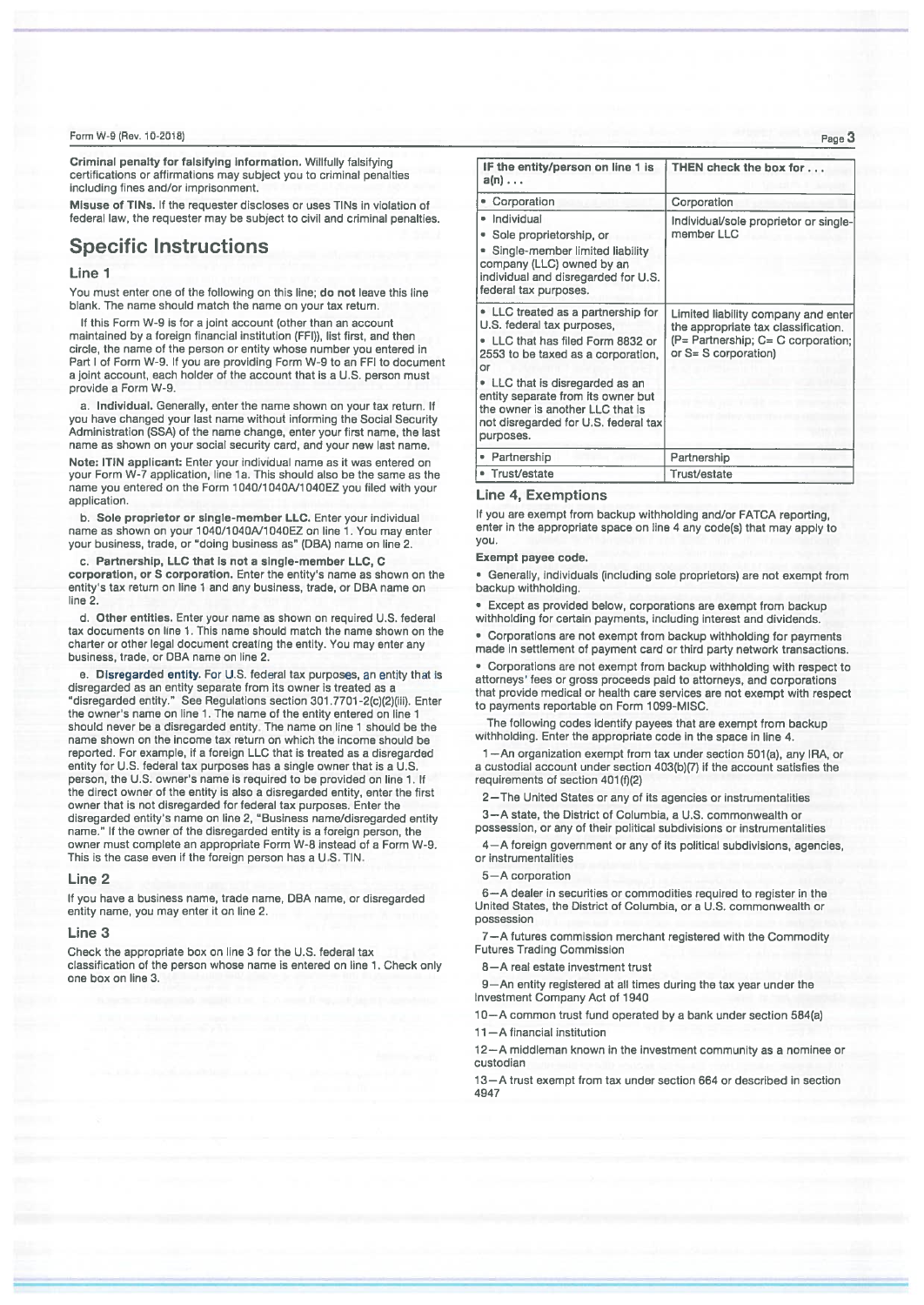The following chart shows types of payments that may be exempt from backup withholding. The chart applies to the exempt payees listed above. 1 through 13.

| IF the payment is for $\dots$                                                         | THEN the payment is exempt<br>for                                                                                                                                                                                               |  |  |  |  |  |
|---------------------------------------------------------------------------------------|---------------------------------------------------------------------------------------------------------------------------------------------------------------------------------------------------------------------------------|--|--|--|--|--|
| Interest and dividend payments                                                        | All exempt payees except<br>for 7                                                                                                                                                                                               |  |  |  |  |  |
| <b>Broker transactions</b>                                                            | Exempt payees 1 through 4 and 6<br>through 11 and all C corporations.<br>S corporations must not enter an<br>exempt payee code because they<br>are exempt only for sales of<br>noncovered securities acquired<br>prior to 2012. |  |  |  |  |  |
| Barter exchange transactions and<br>patronage dividends                               | Exempt payees 1 through 4                                                                                                                                                                                                       |  |  |  |  |  |
| Payments over \$600 required to be<br>reported and direct sales over<br>\$5,000'      | Generally, exempt payees<br>1 through $5^2$                                                                                                                                                                                     |  |  |  |  |  |
| Payments made in settlement of<br>payment card or third party network<br>transactions | Exempt payees 1 through 4                                                                                                                                                                                                       |  |  |  |  |  |

<sup>1</sup> See Form 1099-MISC, Miscellaneous Income, and its instructions.

<sup>2</sup> However, the following payments made to a corporation and reportable on Form 1099-MISC are not exempt from backup withholding: medical and health care payments, attorneys' fees, gross proceeds paid to an attorney reportable under section 6045(f), and payments for services paid by a federal executive agency.

Exemption from FATCA reporting code. The following codes identify payees that are exempt from reporting under FATCA. These codes apply to persons submitting this form for accounts maintained outside of the United States by certain foreign financial institutions. Therefore, if you are only submitting this form for an account you hold in the United States, you may leave this field blank. Consult with the person requesting this form if you are uncertain if the financial institution is subject to these requirements. A requester may indicate that a code is not required by providing you with a Form W-9 with "Not Applicable" (or any similar indication) written or printed on the line for a FATCA exemption code.

-An organization exempt from tax under section 501(a) or any individual retirement plan as defined in section 7701(a)(37)

B-The United States or any of its agencies or instrumentalities

C-A state, the District of Columbia, a U.S. commonwealth or possession, or any of their political subdivisions or instrumentalities

D-A corporation the stock of which is regularly traded on one or more established securities markets, as described in Regulations section 1.1472-1(c)(1)(i)

E-A corporation that is a member of the same expanded affiliated group as a corporation described in Regulations section 1.1472-1(c)(1)(i)

F-A dealer in securities, commodities, or derivative financial instruments (including notional principal contracts, futures, forwards, and options) that is registered as such under the laws of the United States or any state

G-A real estate investment trust

H-A regulated investment company as defined in section 851 or an entity registered at all times during the tax year under the Investment Company Act of 1940

I-A common trust fund as defined in section 584(a)

J-A bank as defined in section 581

K-A broker

L-A trust exempt from tax under section 664 or described in section 4947(a)(1)

Page 4

M-A tax exempt trust under a section 403(b) plan or section 457(g) plan

Note: You may wish to consult with the financial institution requesting this form to determine whether the FATCA code and/or exempt payee code should be completed.

### l ine 5

Enter your address (number, street, and apartment or suite number). This is where the requester of this Form W-9 will mail your information returns. If this address differs from the one the requester already has on file, write NEW at the top. If a new address is provided, there is still a chance the old address will be used until the payor changes your address in their records.

#### **Line 6**

Enter your city, state, and ZIP code.

## Part I. Taxpayer Identification Number (TIN)

Enter your TIN in the appropriate box. If you are a resident alien and you do not have and are not eligible to get an SSN, your TIN is your IRS individual taxpayer identification number (ITIN). Enter it in the social security number box. If you do not have an ITIN, see How to get a TIN helow

If you are a sole proprietor and you have an EIN, you may enter either vour SSN or FIN.

If you are a single-member LLC that is disregarded as an entity separate from its owner, enter the owner's SSN (or EIN, if the owner has one). Do not enter the disregarded entity's EIN. If the LLC is classified as a corporation or partnership, enter the entity's EIN.

Note: See What Name and Number To Give the Requester, later, for further clarification of name and TIN combinations.

How to get a TIN. If you do not have a TIN, apply for one immediately. To apply for an SSN, get Form SS-5, Application for a Social Security Card, from your local SSA office or get this form online at www.SSA.gov. You may also get this form by calling 1-800-772-1213. Use Form W-7, Application for IRS Individual Taxpayer Identification Number, to apply for an ITIN, or Form SS-4, Application for Employer Identification Number, to apply for an EIN. You can apply for an EIN online by accessing the IRS website at www.irs.gov/Businesses and clicking on Employer Identification Number (EIN) under Starting a Business. Go to www.irs.gov/Forms to view, download, or print Form W-7 and/or Form SS-4. Or, you can go to www.irs.gov/OrderForms to place an order and have Form W-7 and/or SS-4 mailed to you within 10 **business days** 

If you are asked to complete Form W-9 but do not have a TIN, apply for a TIN and write "Applied For" in the space for the TIN, sign and date the form, and give it to the requester. For interest and dividend payments, and certain payments made with respect to readily tradable instruments, generally you will have 60 days to get a TIN and give it to the requester before you are subject to backup withholding on payments. The 60-day rule does not apply to other types of payments. You will be subject to backup withholding on all such payments until vou provide your TIN to the requester.

Note: Entering "Applied For" means that you have already applied for a TIN or that you intend to apply for one soon.

Caution: A disregarded U.S. entity that has a foreign owner must use the appropriate Form W-8.

## **Part II. Certification**

To establish to the withholding agent that you are a U.S. person, or resident alien, sign Form W-9. You may be requested to sign by the withholding agent even if item 1, 4, or 5 below indicates otherwise.

For a joint account, only the person whose TIN is shown in Part I should sign (when required). In the case of a disregarded entity, the person identified on line 1 must sign. Exempt payees, see Exempt payee code, earlier.

Signature requirements. Complete the certification as indicated in items 1 through 5 below.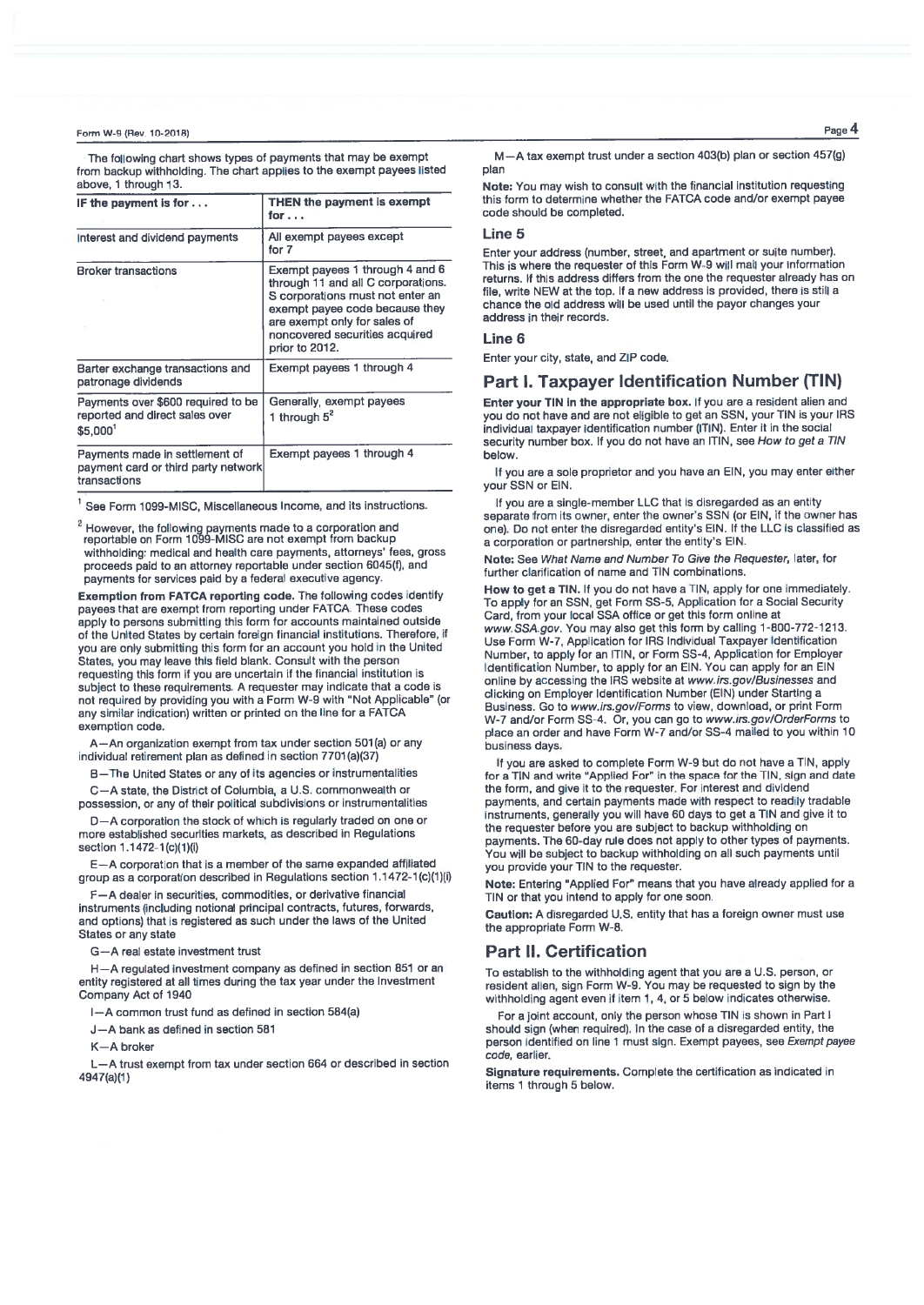1. Interest, dividend, and barter exchange accounts opened before 1984 and broker accounts considered active during 1983. You must give your correct TIN, but you do not have to sign the certification.

2. Interest, dividend, broker, and barter exchange accounts opened after 1983 and broker accounts considered inactive during 1983. You must sign the certification or backup withholding will apply. If vou are subject to backup withholding and you are merely providing your correct TIN to the requester, you must cross out item 2 in the certification before signing the form.

3. Real estate transactions. You must sign the certification. You may cross out item 2 of the certification

4. Other payments. You must give your correct TIN, but you do not have to sign the certification unless you have been notified that you have previously given an incorrect TIN. "Other payments" include payments made in the course of the requester's trade or business for rents, royalties, goods (other than bills for merchandise), medical and health care services (including payments to corporations), payments to a nonemployee for services, payments made in settlement of payment card and third party network transactions, payments to certain fishing boat crew members and fishermen, and gross proceeds paid to attorneys (including payments to corporations).

5. Mortgage interest paid by you, acquisition or abandonment of secured property, cancellation of debt, qualified tuition program payments (under section 529), ABLE accounts (under section 529A), IRA, Coverdell ESA, Archer MSA or HSA contributions or distributions, and pension distributions. You must give your correct TIN, but you do not have to sign the certification

# What Name and Number To Give the Requester

| For this type of account:                                                                                                | Give name and SSN of:                                                                            |  |  |  |  |  |
|--------------------------------------------------------------------------------------------------------------------------|--------------------------------------------------------------------------------------------------|--|--|--|--|--|
| 1. Individual                                                                                                            | The individual                                                                                   |  |  |  |  |  |
| 2. Two or more individuals (joint<br>account) other than an account<br>maintained by an FFI                              | The actual owner of the account or, if<br>combined funds, the first individual on<br>the account |  |  |  |  |  |
| 3. Two or more U.S. persons<br>(joint account maintained by an FFI)                                                      | Each holder of the account                                                                       |  |  |  |  |  |
| 4. Custodial account of a minor<br>(Uniform Gift to Minors Act)                                                          | The minor <sup>2</sup>                                                                           |  |  |  |  |  |
| 5. a. The usual revocable savings trust                                                                                  | The grantor-trustee <sup>1</sup>                                                                 |  |  |  |  |  |
| (grantor is also trustee)<br>b. So-called trust account that is not<br>a legal or valid trust under state law            | The actual owner                                                                                 |  |  |  |  |  |
| 6. Sole proprietorship or disregarded<br>entity owned by an individual                                                   | The owner <sup>3</sup>                                                                           |  |  |  |  |  |
| 7. Grantor trust filing under Optional<br>Form 1099 Filing Method 1 (see<br>Regulations section 1.671-4(b)(2)(i)<br>(A)) | The grantor*                                                                                     |  |  |  |  |  |
| For this type of account:                                                                                                | Give name and EIN of:                                                                            |  |  |  |  |  |
| 8. Disregarded entity not owned by an<br>individual                                                                      | The owner                                                                                        |  |  |  |  |  |
| 9. A valid trust, estate, or pension trust                                                                               | Legal entity <sup>4</sup>                                                                        |  |  |  |  |  |
| 10. Corporation or LLC electing<br>corporate status on Form 8832 or<br>Form 2553                                         | The corporation                                                                                  |  |  |  |  |  |
| 11. Association, club, religious,<br>charitable, educational, or other tax-<br>exempt organization                       | The organization                                                                                 |  |  |  |  |  |
| 12. Partnership or multi-member LLC<br>13. A broker or registered nominee                                                | The partnership<br>The broker or nominee                                                         |  |  |  |  |  |

| For this type of account:                                                                                                                                                                                  | Give name and EIN of: |
|------------------------------------------------------------------------------------------------------------------------------------------------------------------------------------------------------------|-----------------------|
| 14. Account with the Department of<br>Agriculture in the name of a public<br>entity (such as a state or local<br>government, school district, or<br>prison) that receives agricultural<br>program payments | The public entity     |
| 15. Grantor trust filing under the Form<br>1041 Filing Method or the Optional<br>Form 1099 Filing Method 2 (see<br>Penulations conting 1 671-4/hV2)6VBV                                                    | The trust             |

<sup>1</sup> List first and circle the name of the person whose number you furnish. If only one person on a joint account has an SSN, that person's number must be furnished.

<sup>2</sup> Circle the minor's name and furnish the minor's SSN.

<sup>3</sup> You must show your individual name and you may also enter your<br>business or DBA name on the "Business name/disregarded entity"<br>name line. You may use either your SSN or EIN (if you have one), but the IRS encourages you to use your SSN.

<sup>4</sup> List first and circle the name of the trust, estate, or pension trust. (Do not furnish the TIN of the personal representative or trustee unless the legal entity itself is not designated in the account title.) Also see Special rules for partnerships, earlier.

\*Note: The grantor also must provide a Form W-9 to trustee of trust. Note: If no name is circled when more than one name is listed, the

number will be considered to be that of the first name listed.

# **Secure Your Tax Records From Identity Theft**

Identity theft occurs when someone uses your personal information such as your name, SSN, or other identifying information, without your permission, to commit fraud or other crimes. An identity thief may use your SSN to get a job or may file a tax return using your SSN to receive a refund.

To reduce your risk:

- · Protect your SSN,
- . Ensure your employer is protecting your SSN, and
- . Be careful when choosing a tax preparer

If your tax records are affected by identity theft and you receive a notice from the IRS, respond right away to the name and phone number printed on the IRS notice or letter.

If your tax records are not currently affected by identity theft but you think you are at risk due to a lost or stolen purse or wallet, questionable credit card activity or credit report, contact the IRS Identity Theft Hotline at 1-800-908-4490 or submit Form 14039.

For more information, see Pub. 5027, Identity Theft Information for Taxpayers

Victims of identity theft who are experiencing economic harm or a systemic problem, or are seeking help in resolving tax problems that have not been resolved through normal channels, may be eligible for Taxpayer Advocate Service (TAS) assistance. You can reach TAS by calling the TAS toll-free case intake line at 1-877-777-4778 or TTY/TDD 1-800-829-4059.

Protect yourself from suspicious emails or phishing schemes. Phishing is the creation and use of email and websites designed to mimic legitimate business emails and websites. The most common act is sending an email to a user falsely claiming to be an established legitimate enterprise in an attempt to scam the user into surrendering private information that will be used for identity theft.

Page 5